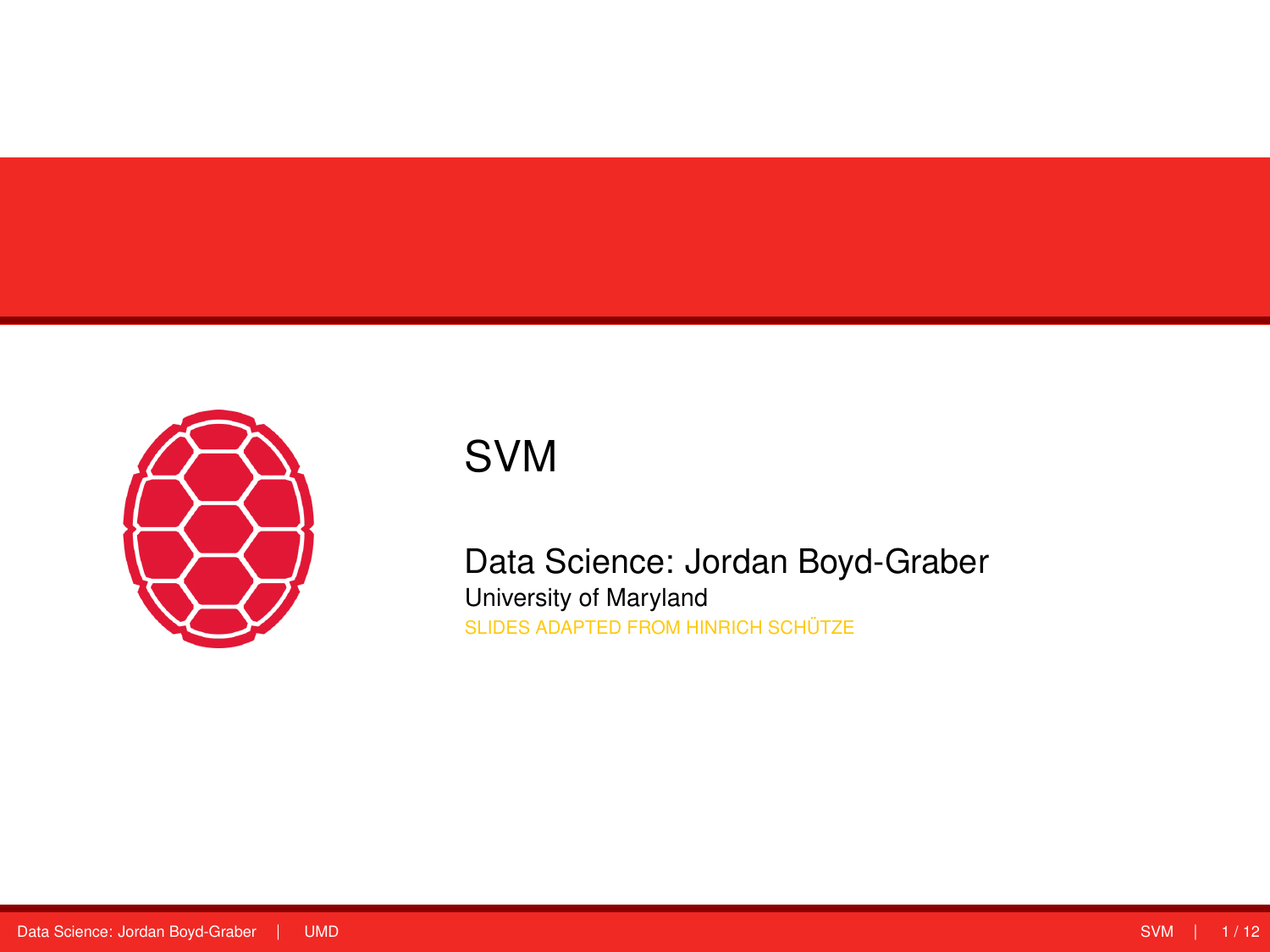## **Find the maximum margin hyperplane**

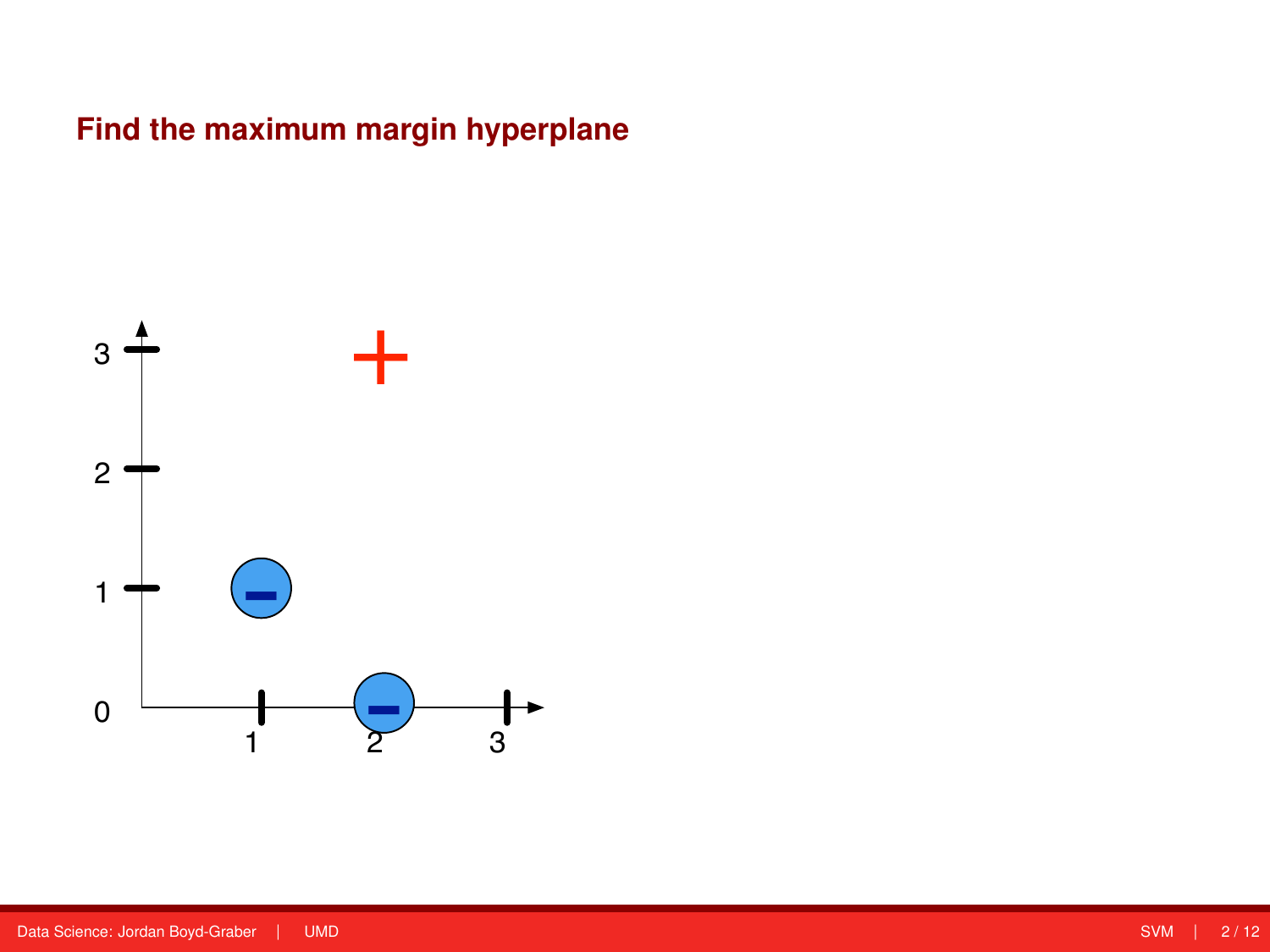**Find the maximum margin hyperplane**



Which are the support vectors?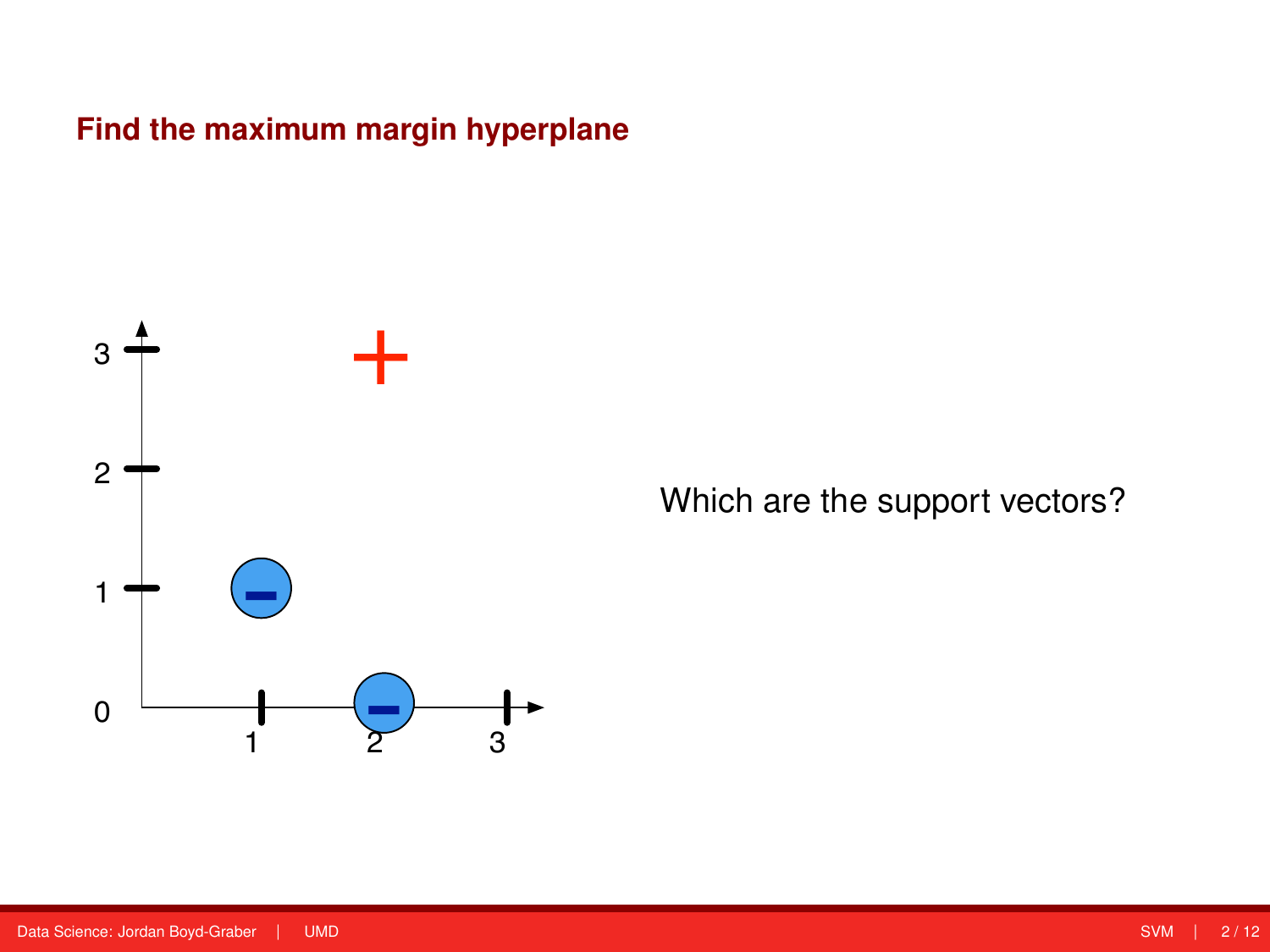# **Walkthrough example: building an SVM over the data shown**

Working geometrically: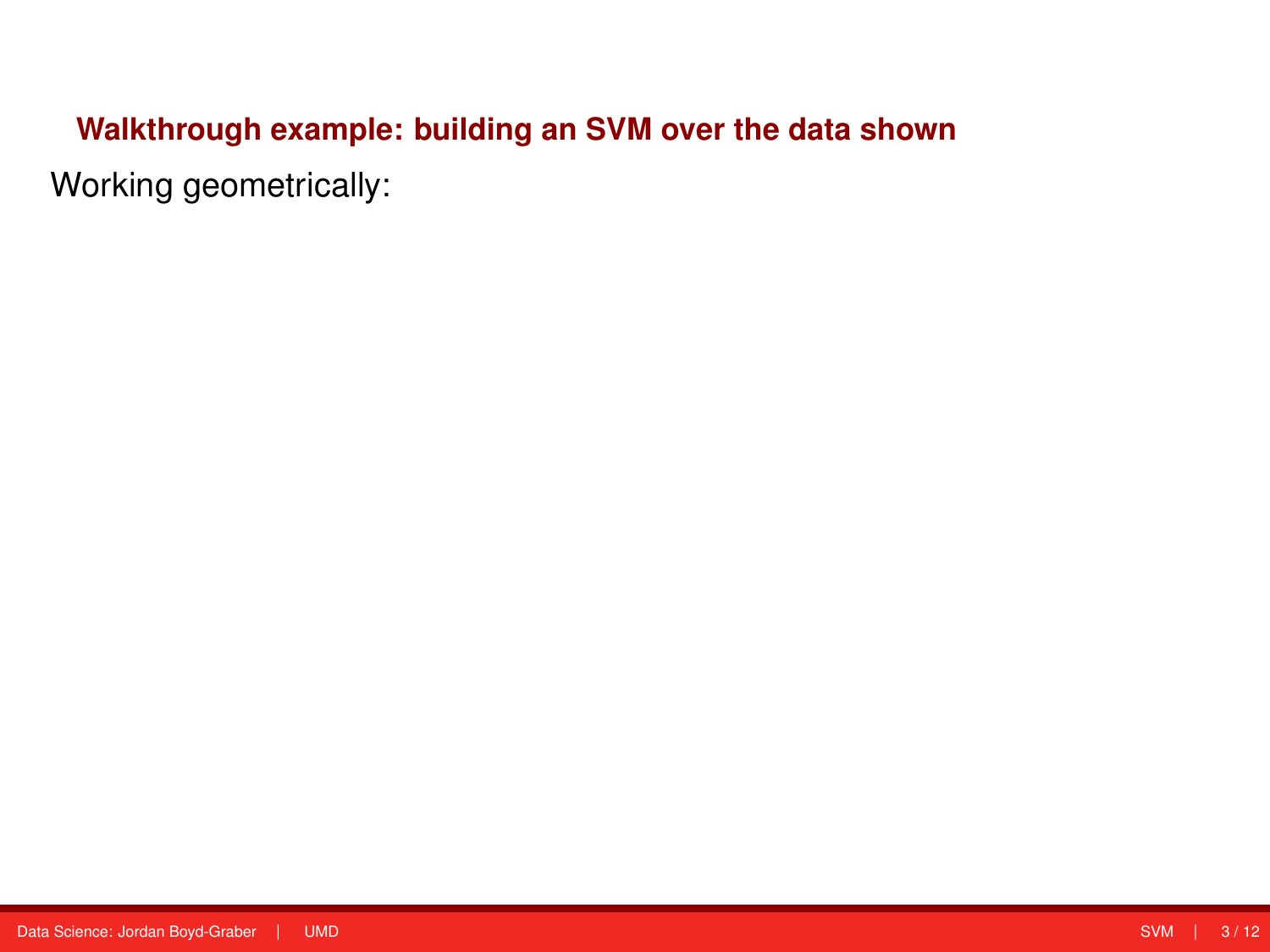## **Walkthrough example: building an SVM over the data shown**

Working geometrically:

**■** If you got  $0 = .5x + y - 2.75$ , close!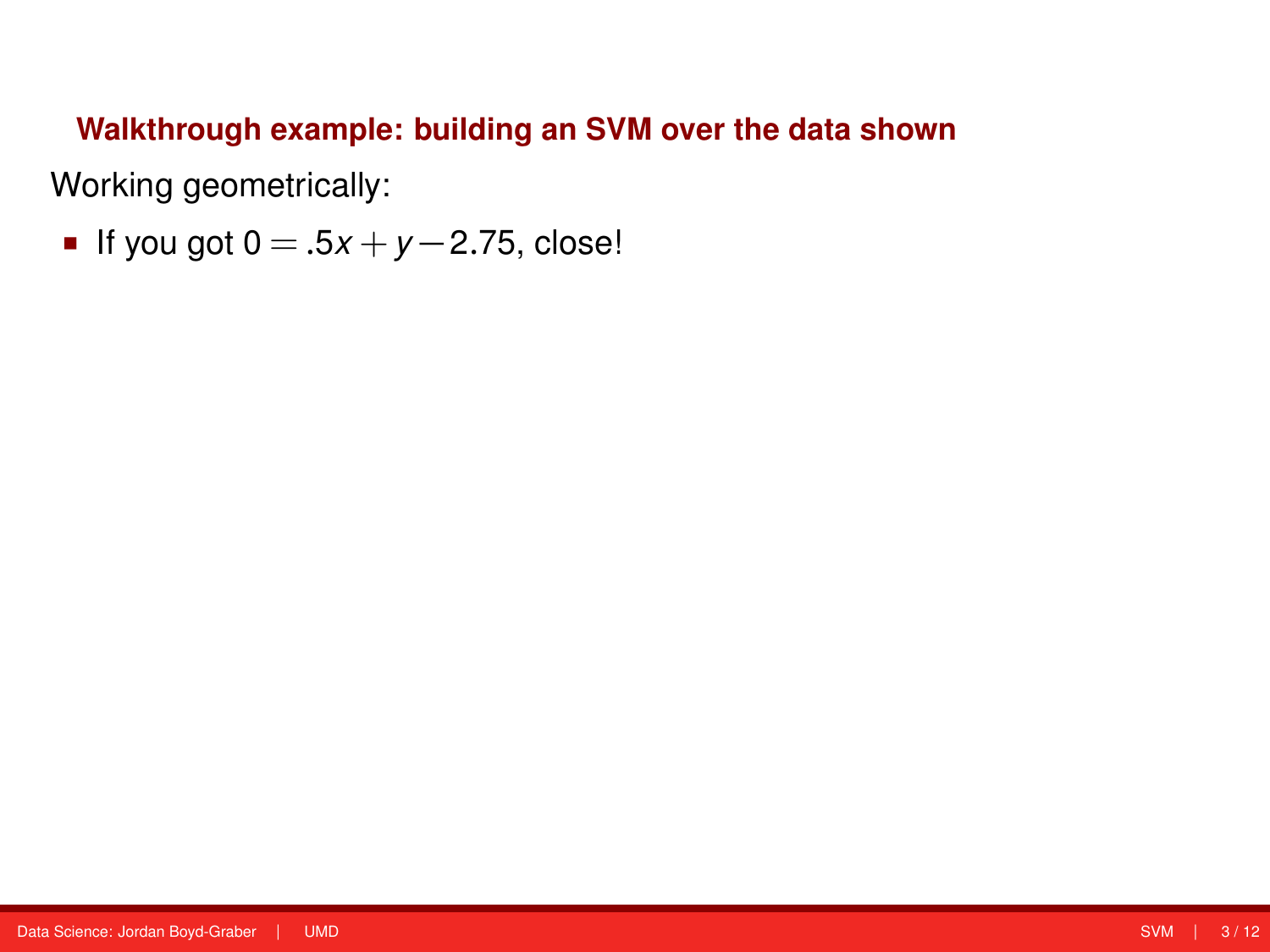**Walkthrough example: building an SVM over the data shown** Working geometrically:

- **■** If you got  $0 = .5x + y 2.75$ , close!
- Set up system of equations

$$
w_1 + w_2 + b = -1
$$
 (1)  
\n
$$
\frac{3}{2}w_1 + 2w_2 + b = 0
$$
 (2)  
\n
$$
\frac{11}{4}w_2 + b = 0
$$
 (3)  
\n
$$
2w_1 + 3w_2 + b = +1
$$
 (4)  
\n(5)

Hint: don't give colinear points!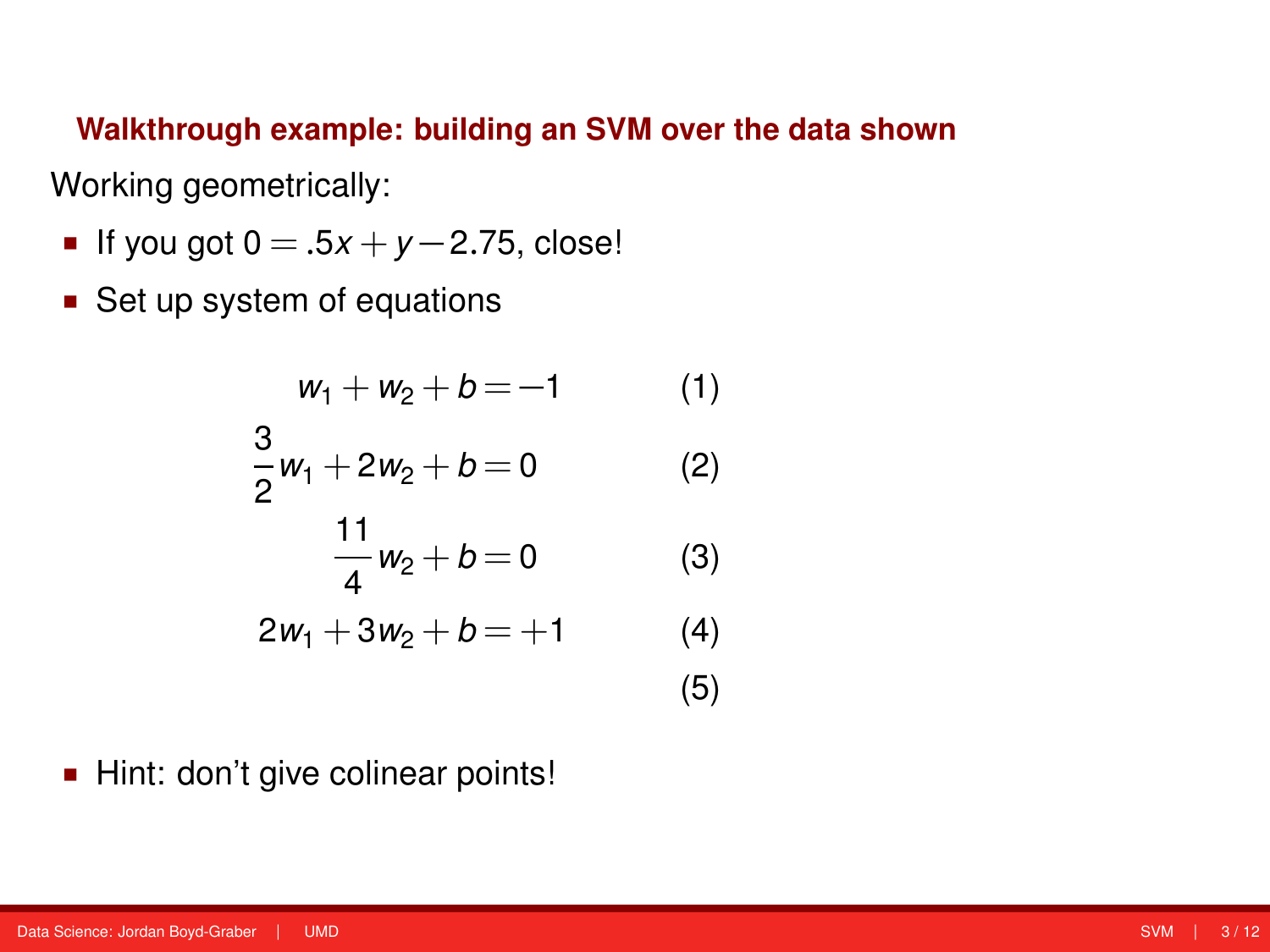**Walkthrough example: building an SVM over the data shown**

Working geometrically:

- **■** If you got  $0 = .5x + y 2.75$ , close!
- Set up system of equations



3

 Hint: don't give colinear points! The SVM decision boundary is:

> 2 *x* + 4 *y* − 11

 $11MD$ Data Science: Jordan Boyd-Graber | UMD [SVM](#page-0-0) | 3 / 12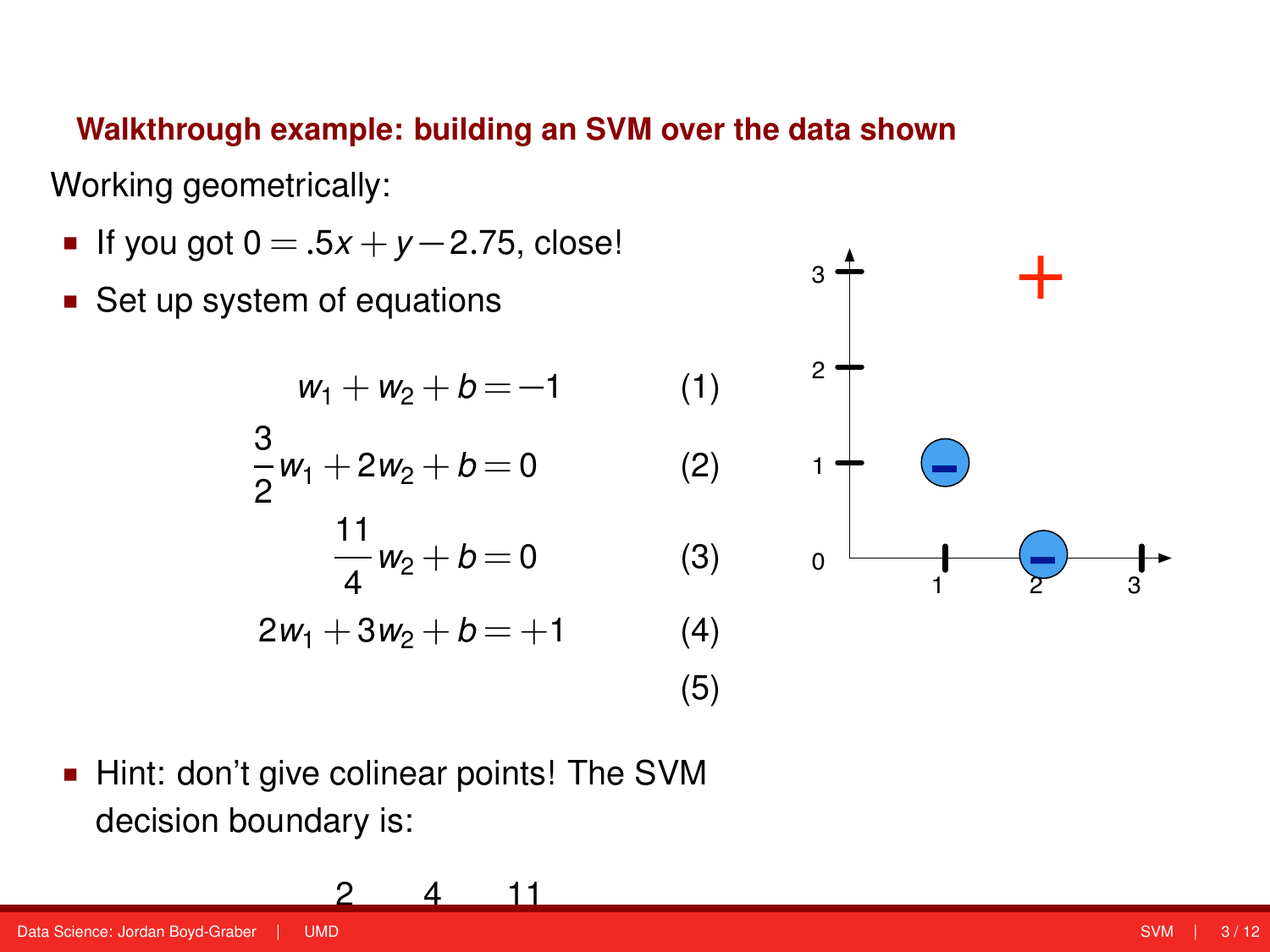## **Cannonical Form**



$$
w_1x_1+w_2x_2+b
$$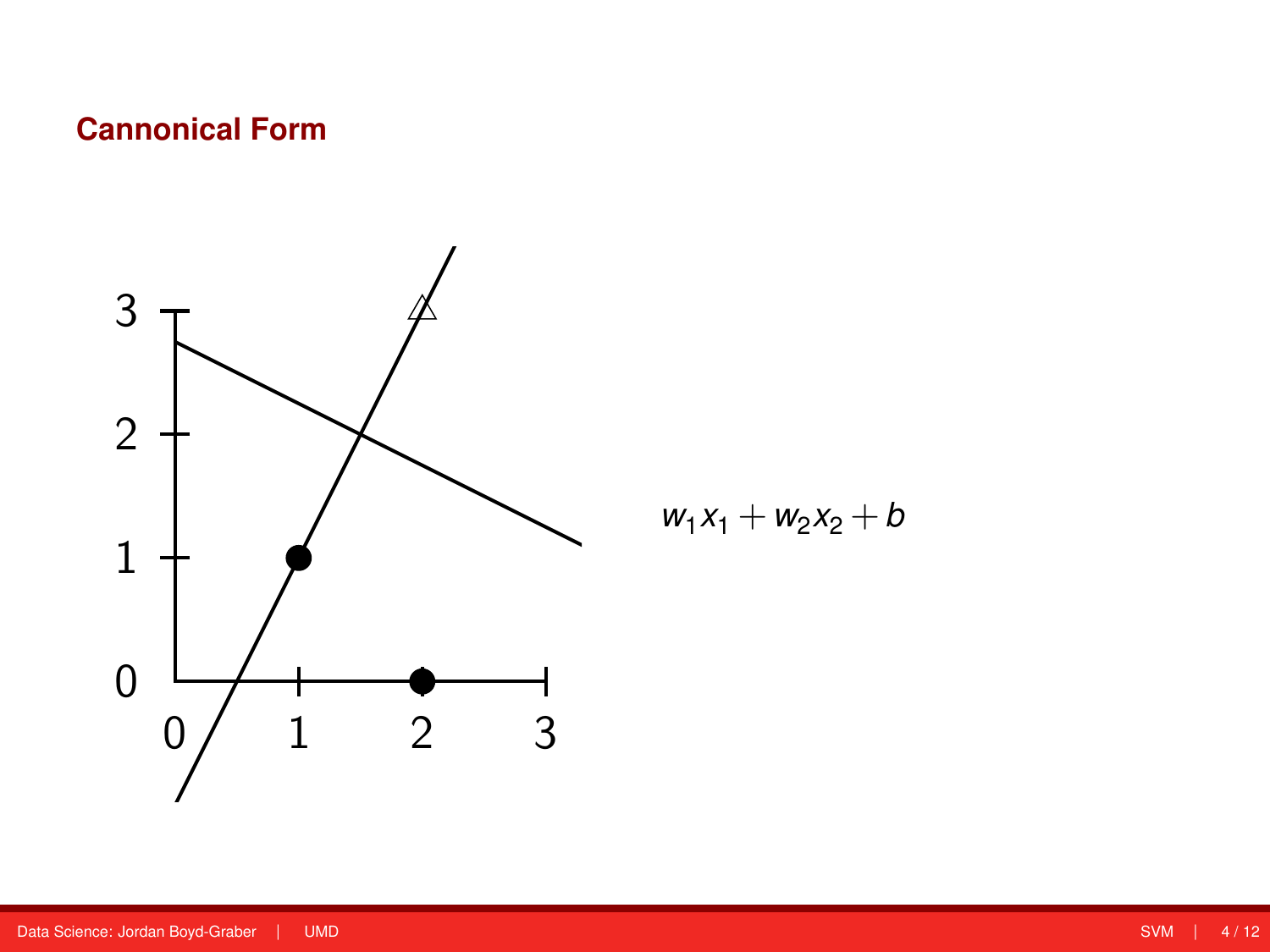## **Cannonical Form**



$$
.4x_1+.8x_2-2.2
$$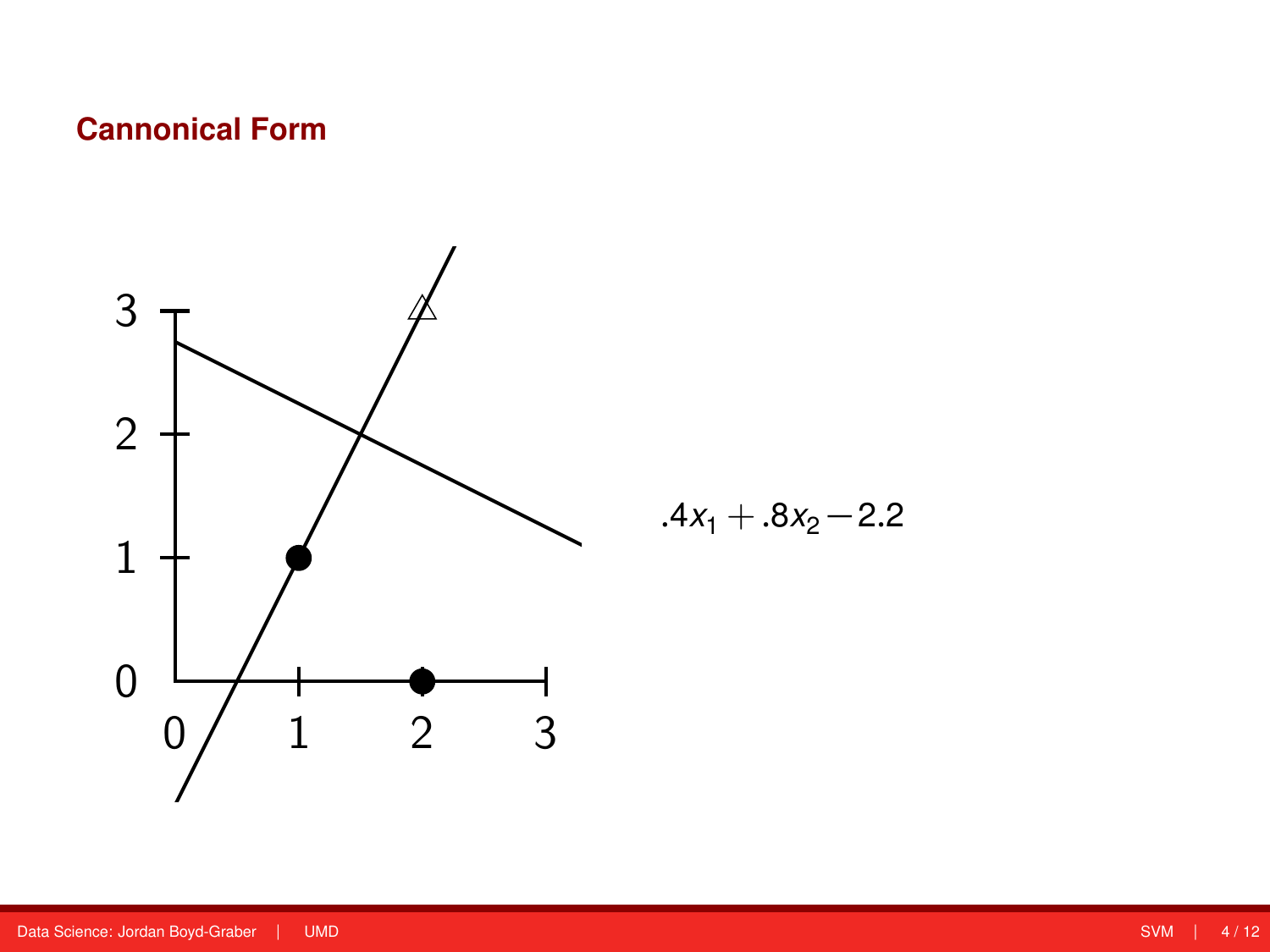#### **Cannonical Form**



 $.4x_1 + .8x_2 - 2.2$  $.4 \cdot 1 + .8 \cdot 1 - 2.2 = -1$ ■  $.4 \cdot \frac{3}{2} + .8 \cdot 2 = 0$  $-4.2 + .8.3 - 2.2 = +1$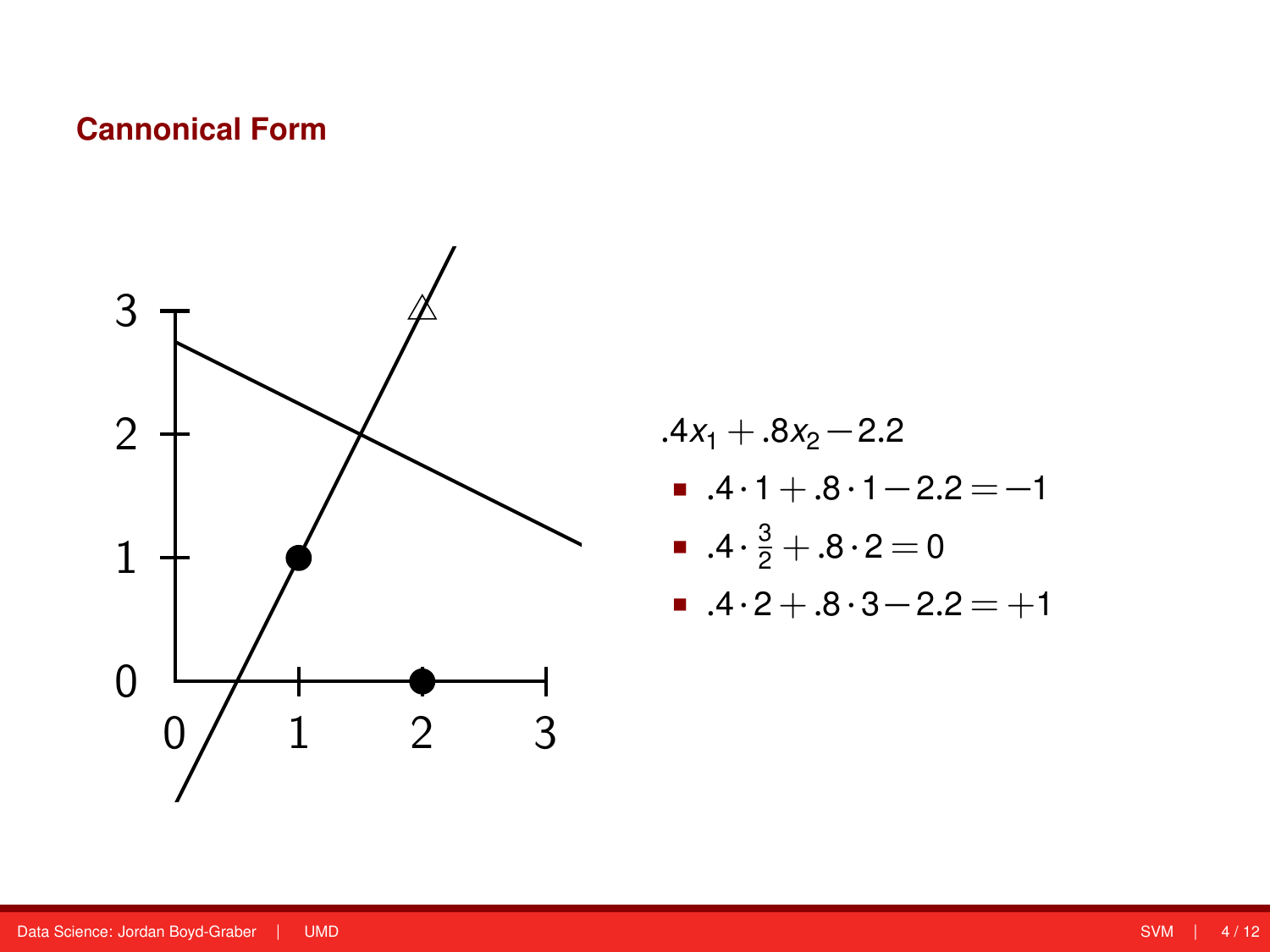**Distance to closest point (1, 1) to hyperplane**  $(\frac{3}{2}, 2)$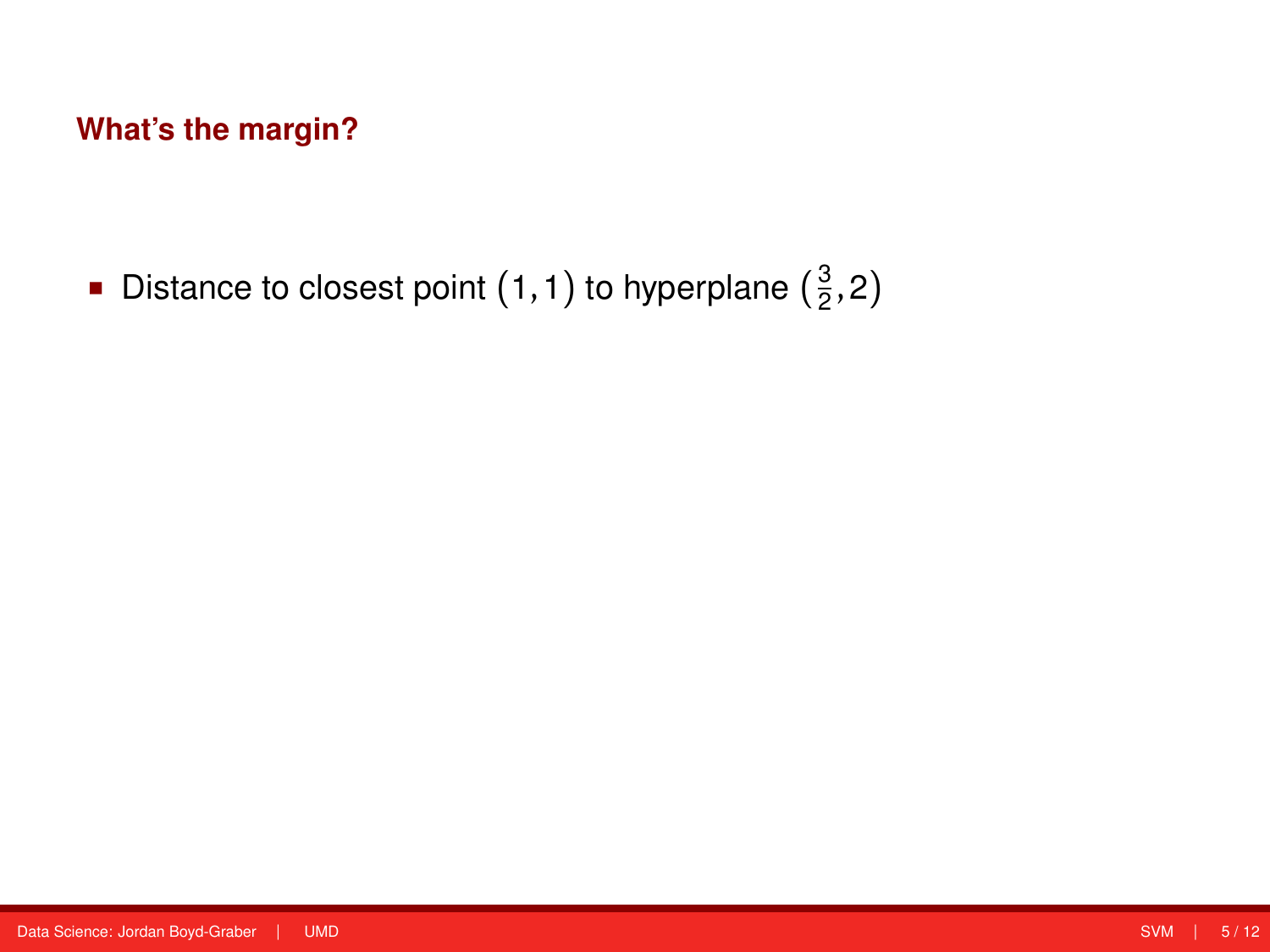**Distance to closest point (1, 1) to hyperplane**  $(\frac{3}{2}, 2)$ 

$$
\sqrt{\left(\frac{3}{2}-1\right)^2 + (2-1)^2} = \sqrt{\frac{1}{4}+1} = \frac{\sqrt{5}}{2} \tag{6}
$$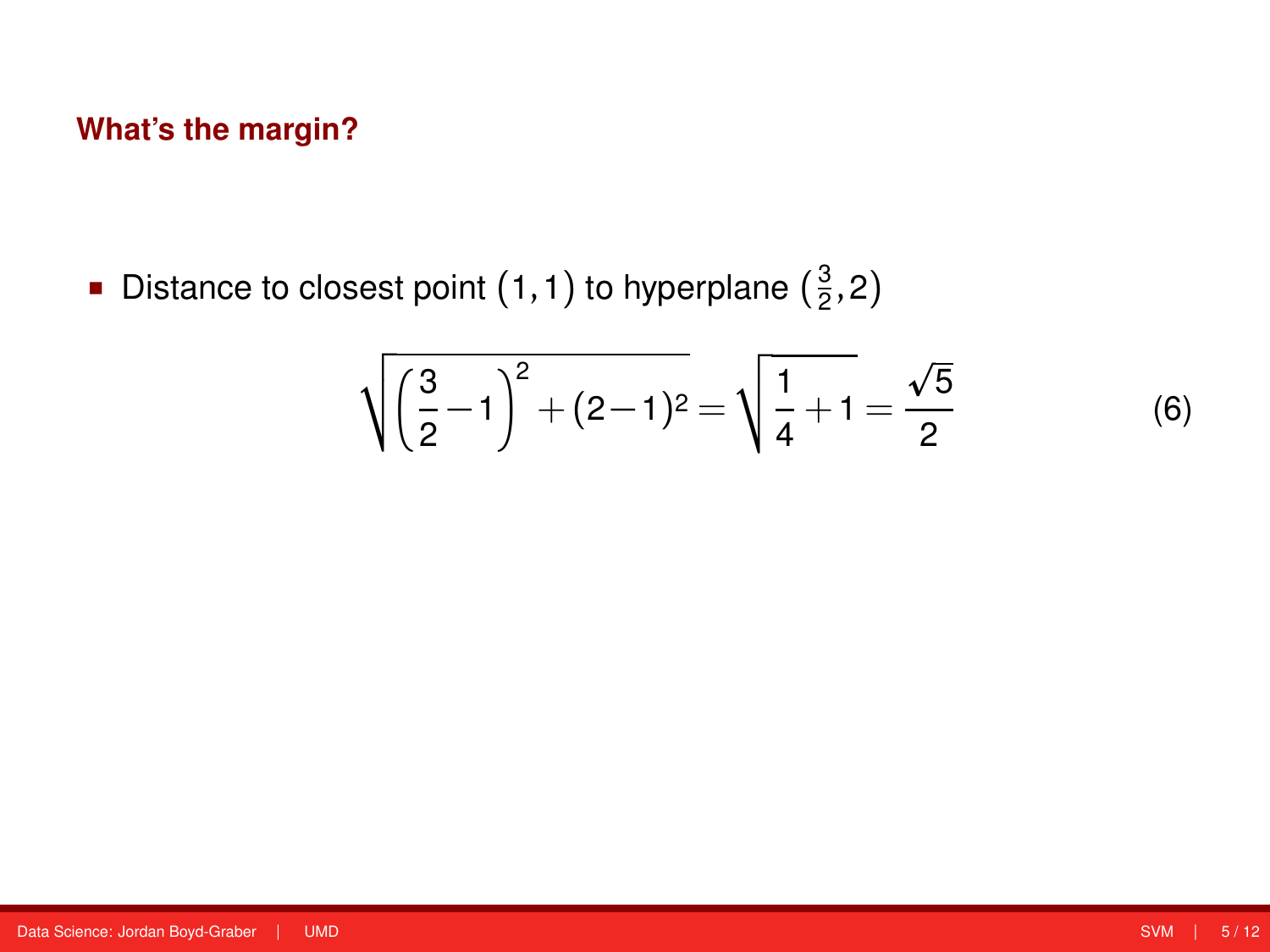**Distance to closest point (1, 1) to hyperplane**  $(\frac{3}{2}, 2)$ 

$$
\sqrt{\left(\frac{3}{2}-1\right)^2 + (2-1)^2} = \sqrt{\frac{1}{4}+1} = \frac{\sqrt{5}}{2} \tag{6}
$$

**Weight vector**